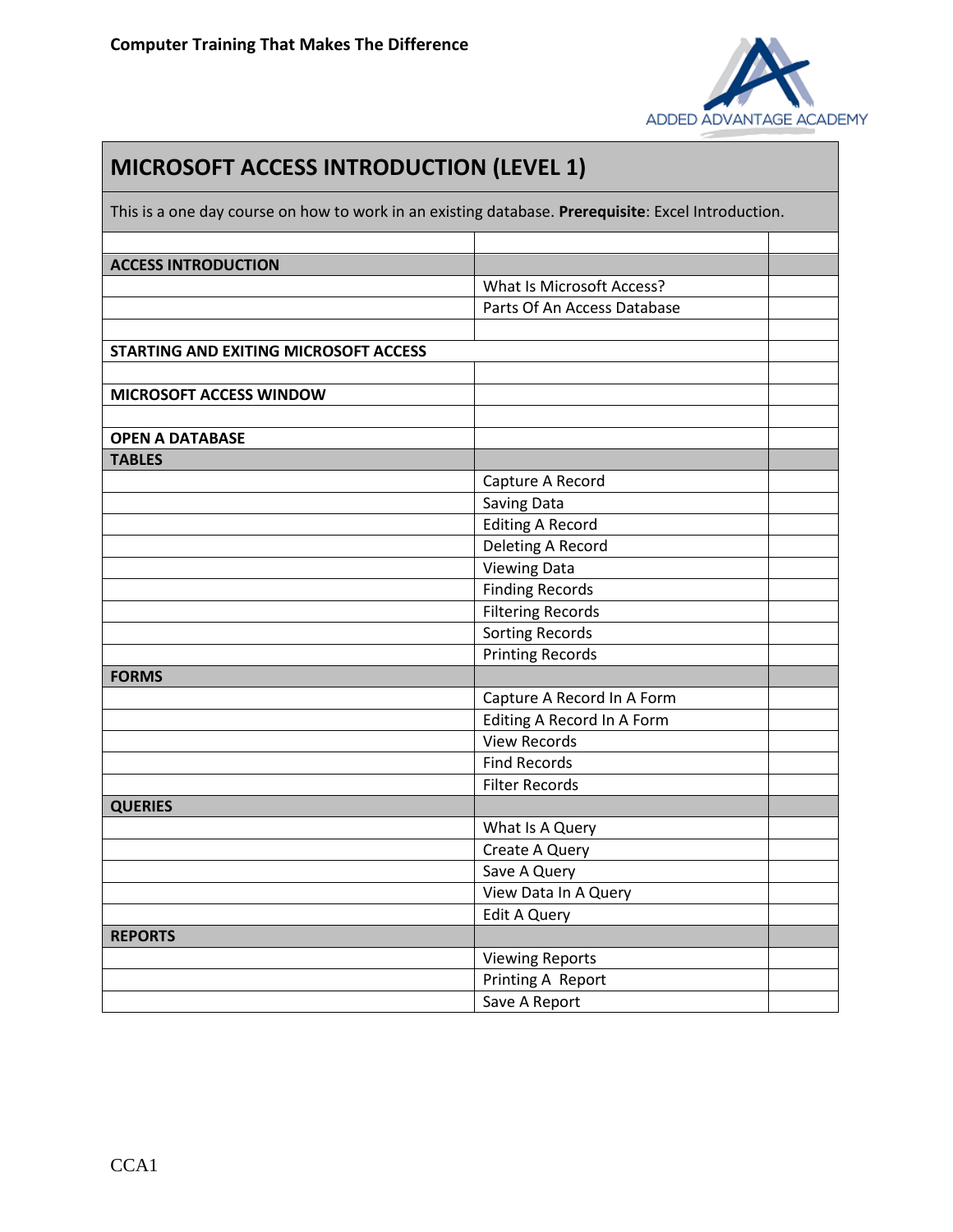

## **MICROSOFT ACCESS INTERMEDIATE (LEVEL 2)**

This is a one day course on how to create / design a database. **Prerequisite**: Delegates should attend an Access introduction course.

| <b>CREATING A DATABASE</b>           |                                           |  |
|--------------------------------------|-------------------------------------------|--|
|                                      | Design Your Database                      |  |
|                                      | <b>Understanding Relational Databases</b> |  |
|                                      | Create A Database                         |  |
| <b>TABLES</b>                        |                                           |  |
| <b>CREATING TABLES</b>               |                                           |  |
|                                      | Creating A Table Using The Wizard         |  |
|                                      | Creating A Table Without A Wizard         |  |
| <b>EDITING TABLE DESIGN</b>          |                                           |  |
|                                      | <b>Adding Fields</b>                      |  |
|                                      | <b>Rearranging Fields</b>                 |  |
|                                      | <b>Deleting Fields</b>                    |  |
|                                      | <b>Inserting Fields</b>                   |  |
| <b>SETTING UP RELATIONSHIPS</b>      |                                           |  |
|                                      | <b>Viewing Relationships</b>              |  |
|                                      | <b>Editing Relationships</b>              |  |
|                                      | Delete A Relationship                     |  |
| <b>FORMS</b>                         |                                           |  |
| <b>CREATE A FORM</b>                 |                                           |  |
|                                      | Create A Form Using The Autoform Wizard   |  |
|                                      | Create A Form Using The Form Wizard       |  |
|                                      | Create a Form Without the Wizard          |  |
| <b>FORM PROPERTIES</b>               |                                           |  |
| <b>INSERTING A BOUND CONTROL</b>     |                                           |  |
|                                      | Inserting a Text box                      |  |
|                                      | Inserting A List Box                      |  |
|                                      | Inserting A Combo Box                     |  |
|                                      | Inserting Check Boxes, Option and Toggle  |  |
|                                      | <b>Buttons</b>                            |  |
| <b>INSERT UNBOUND CONTROLS</b>       |                                           |  |
|                                      | <b>Inserting A Command Button</b>         |  |
| <b>INSERTING CALCULATED CONTROLS</b> |                                           |  |
| <b>CONTROL PROPERTIES</b>            |                                           |  |
| <b>TAB ORDER</b>                     |                                           |  |
| <b>ADDING HEADERS OR FOOTERS</b>     |                                           |  |
| <b>FORMATTING FORMS</b>              |                                           |  |